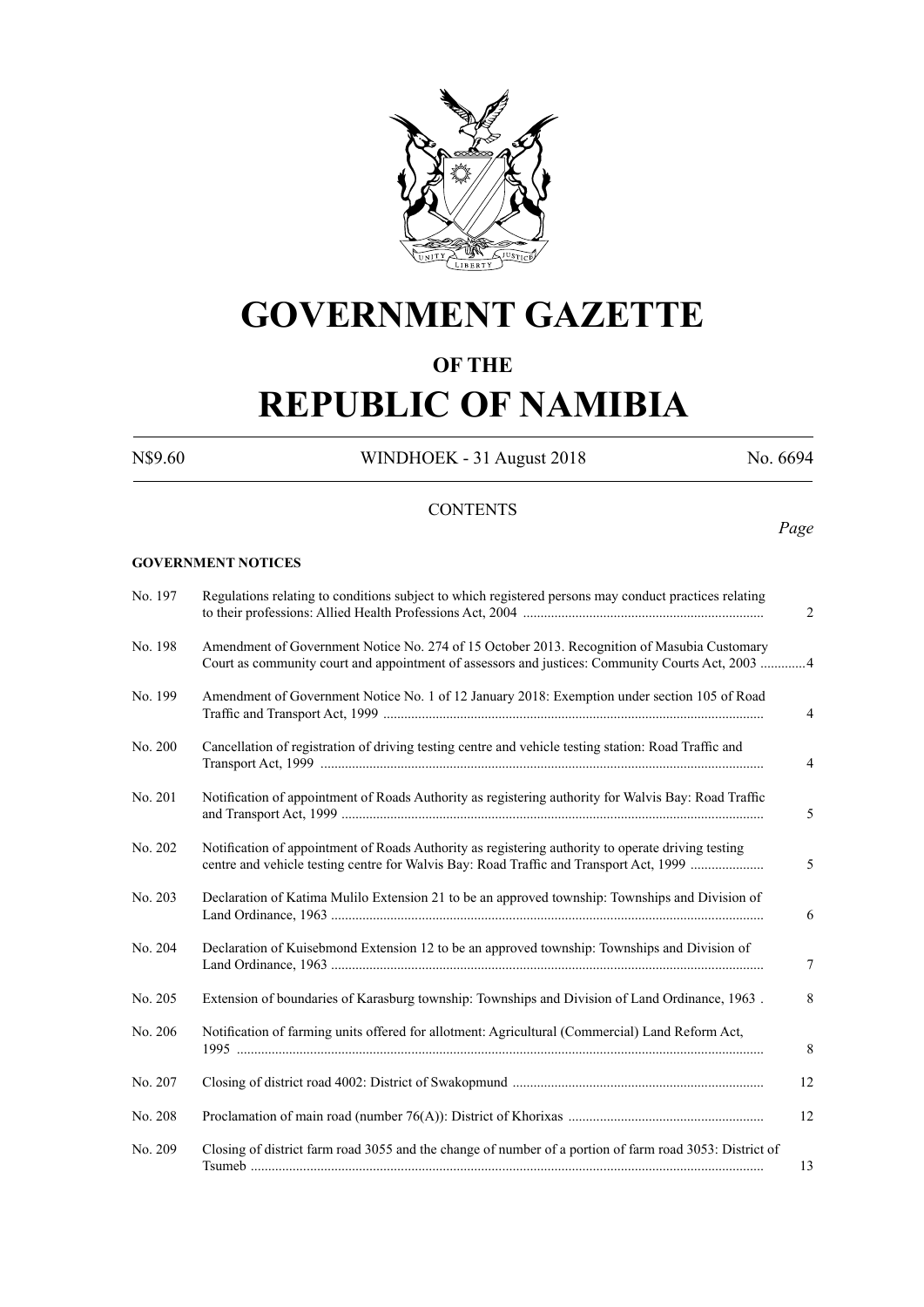#### **GENERAL NOTICES**

| No. 501 |                                                                                                            | 13 <sup>13</sup> |
|---------|------------------------------------------------------------------------------------------------------------|------------------|
| No. 502 | Notice on the setting, establishing and issue of Namibian Standard including its full particulars and      | 14               |
| No. 503 | Permanent closure of public open space Erf 6288 Kuisebmond (Area: 15,774m <sup>2</sup> ) for purposes of a | 14               |
| No. 504 | Permanent closure of Portion A of Erf 1518 Tseiblaagte, Extension 2 as public open space                   | 15               |
| No. 505 | Bank of Namibia: Statement of Assets and Liabilities as at close business on 31 July 2018                  | 15               |
|         |                                                                                                            |                  |

# **Government Notices**

# **MINISTRY OF HEALTH AND SOCIAL SERVICE**

#### No. 197 2018

#### REGULATIONS RELATING TO CONDITIONS SUBJECT TO WHICH REGISTERED PERSONS MAY CONDUCT PRACTICES RELATING TO THEIR PROFESSIONS: ALLIED HEALTH PROFESSIONS ACT, 2004

Under subsection (1)(h) of section 55 of the Allied Health Professions Act, 2004 (Act No. 7 of 2004) read with subsection  $(1)(k)$  of that section, and on the recommendation of the Allied Health Professions Council of Namibia, I have made the regulations set out in the Schedule.

# **B. HAUFIKU MINISTER OF HEALTH AND SOCIAL SERVICES** Windhoek, 16 August 2018

# **SCHEDULE**

- 1. Definitions
- 2. Changes to registration certificate
- 3. Placement after evaluation
- 4. Registration certificate
- 5. Appeal procedure
- 6. Language of forms and document

#### **Definitions**

**1.** In these regulations, a word or expression to which a meaning has been assigned in the Act has that meaning and, unless the context otherwise indicates -

"health facility" means a health facility as defined in section 30(1) of the Hospitals and Health Facilities Act, 1994 (Act No. 36 of 1994) and includes a state health facility and a private health facility; and

"health practitioner" means a person registered under section 18, declared under section 60 or with a specialty under section 32 of the Allied Health Professions Act, 2004 ( Act No. 7 of 2004);

"the Act" means the Allied Health Professions Act, 2004 (Act No. 7 of 2004).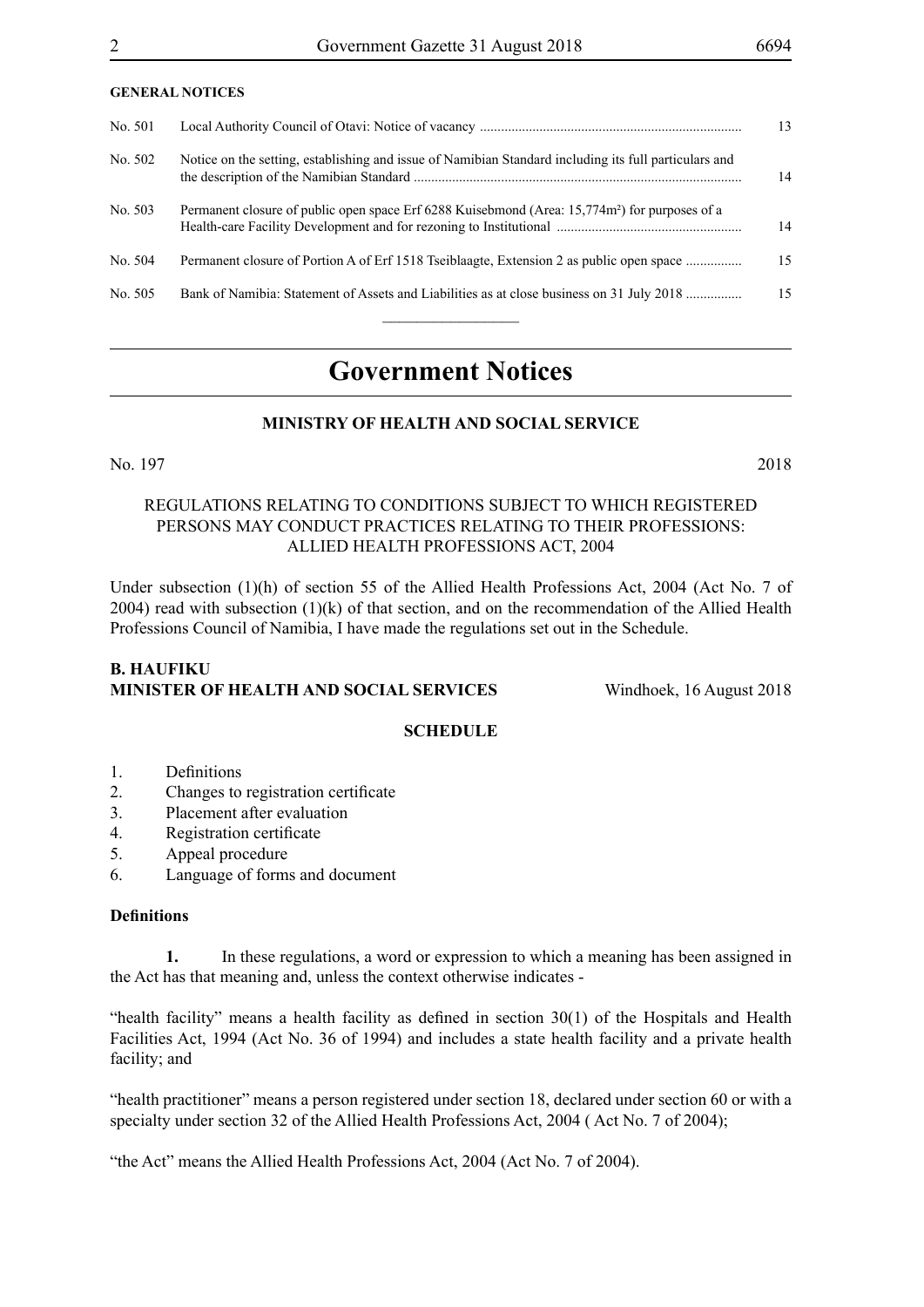#### **Changes to registration certificate**

**2.** (1) The Council may at any period insert, change, amend or cancel conditions of a registration certificate where -

- (a) the health practitioner applies for such change in conditions during or after the commencement of the conditions, on good cause shown, or after successful completion of the conditions as set out in the register;
- (b) the Council so determines that change in the registration certificate is in the best interest of the public and in accordance with the Act and these regulations; or
- (c) an applicant has successfully passed the evaluation as set out in section 21(3) of the Act.

(2) The Council must, within 30 days of deciding to insert, change, amend or cancel conditions of a registration certificate under subregulation (1), inform the health practitioner of such decision in writing.

#### **Placement after evaluation**

**3.** An applicant who successfully passed the evaluation or completed any of the requirements under section 21(3)(a) of the Act may be placed by the Council at a hospital or health facility so determined by the Council.

#### **Registration certificate**

**4.** (1) The Council must issue the applicant with a registration certificate after successful completion of evaluation and such certificate may be issued with or without conditions to practice.

- (2) The conditions under subregulation (1) include the following -
- (a) placement at any health facility in any region as determined by the Council;
- (b) placement at any health facility for such period as determined by the Council; or
- (c) any other conditions that the Council may determine in accordance with the Act and these regulations.

#### **Appeal procedure**

**5.** A health practitioner aggrieved by any change in conditions may, within 30 days of such change in conditions, appeal to the appeal committee as set out in section 52 of the Act.

#### **Language of forms and documents**

**6.** (1) Subject to subregulation (2), any document required to be submitted to the Council or the registrar in terms of the regulations must be in the English language.

(2) Any document that is not in the English language must be accompanied by a sworn translation of it in English.  $\overline{\phantom{a}}$  , where  $\overline{\phantom{a}}$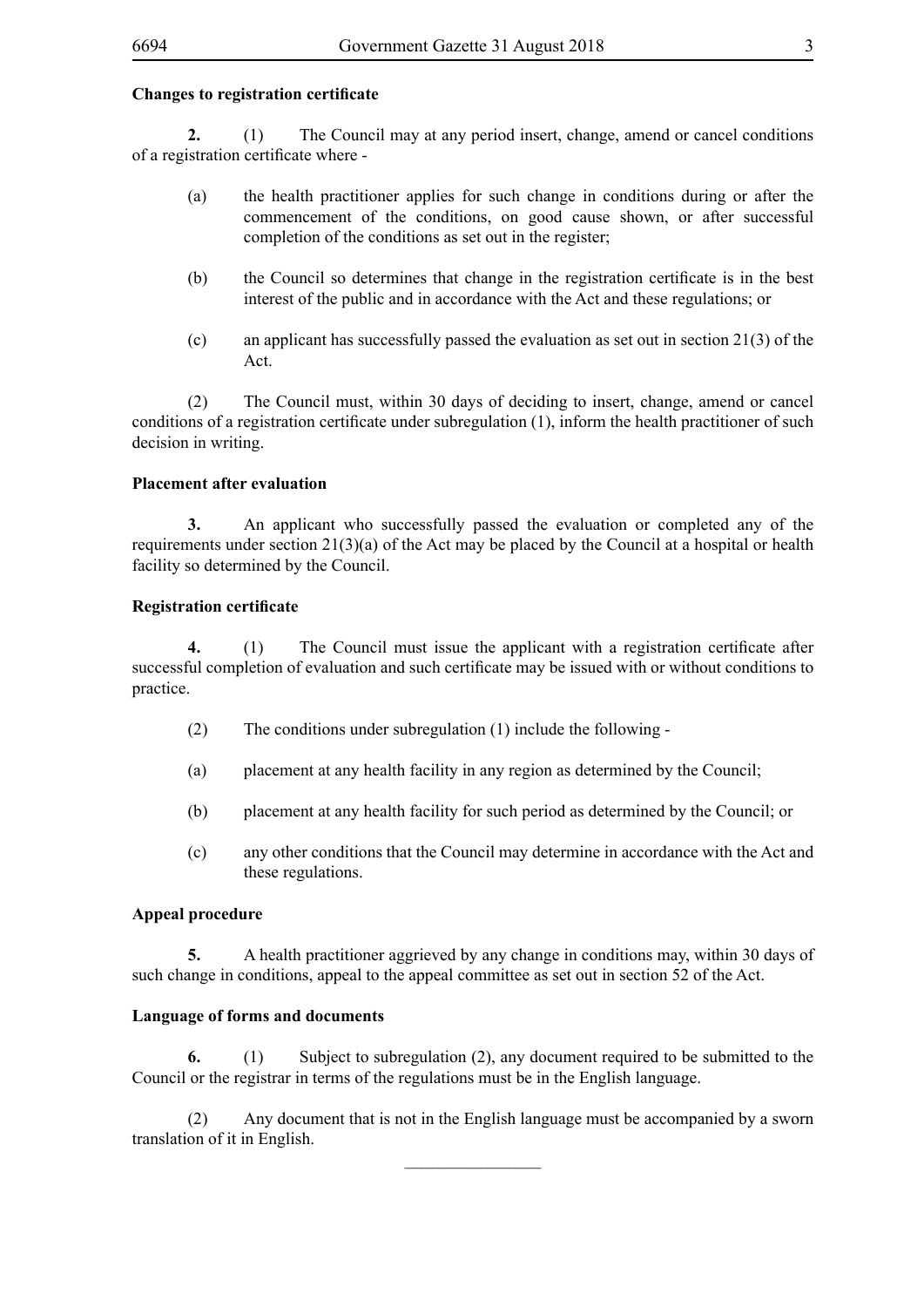# **MINISTRY OF JUSTICE**

No. 198 2018

#### AMENDMENT OF GOVERNMENT NOTICE NO 274 OF 15 OCTOBER 2013: RECOGNITION OF MASUBIA CUSTOMARY COURT AS COMMUNITY COURT AND APPOINTMENT OF ASSESSORS AND JUSTICES: COMMUNITY COURTS ACT, 2003

In terms of section 7(3) read with section 8(1) of the Community Courts Act, 2003 (Act No. 10 of 2003), I amend Government Notice No. 274 of 15 October 2013, as set out in the Schedule.

#### **S. SHANGHALA Minister of Justice**

#### **SCHEDULE**

The Schedule to Government Notice No. 274 of 15 October 2013 is amended by -

(a) the deletion of the name Vincent Masane Salufu; and

(b) the addition of the name Bornwell Kachana Sinvula to Part III of the Schedule.

# **MINISTRY OF WORKS AND TRANSPORT**

 $\frac{1}{2}$ 

No. 199 2018

#### AMENDMENT OF GOVERNMENT NOTICE NO.1 OF 12 JANUARY 2018: EXEMPTION UNDER SECTION 105 OF ROAD TRAFFIC AND TRANSPORT ACT, 1999

Under section 105 of the Road Traffic and Transport Act, 1999 (Act No. 22 of 1999), I amend the Schedule to Government Notice No.1 of 12 January 2018 by the addition at the end of that Schedule of the following:

"Hon. Iipinge .E. 487 Hon. Andjaba .M. 488"

**J. MUTORWA MINISTER OF WORKS AND TRANSPORT** Windhoek, 31 July 2018

# **MINISTRY OF WORKS AND TRANSPORT**

 $\frac{1}{2}$ 

#### No. 200 2018

# CANCELLATION OF REGISTRATION OF DRIVING TESTING CENTRE AND VEHICLE TESTING STATION: ROAD TRAFFIC AND TRANSPORT ACT, 1999

#### In terms of -

(a) subsection (2) of section 28 of the Road Traffic and Transport Act, 1999 (Act No. 22 of 1999), I give notice that I have under subsection (1) of that section cancelled the registration of the local authority of Walvis Bay as a driving testing centre; and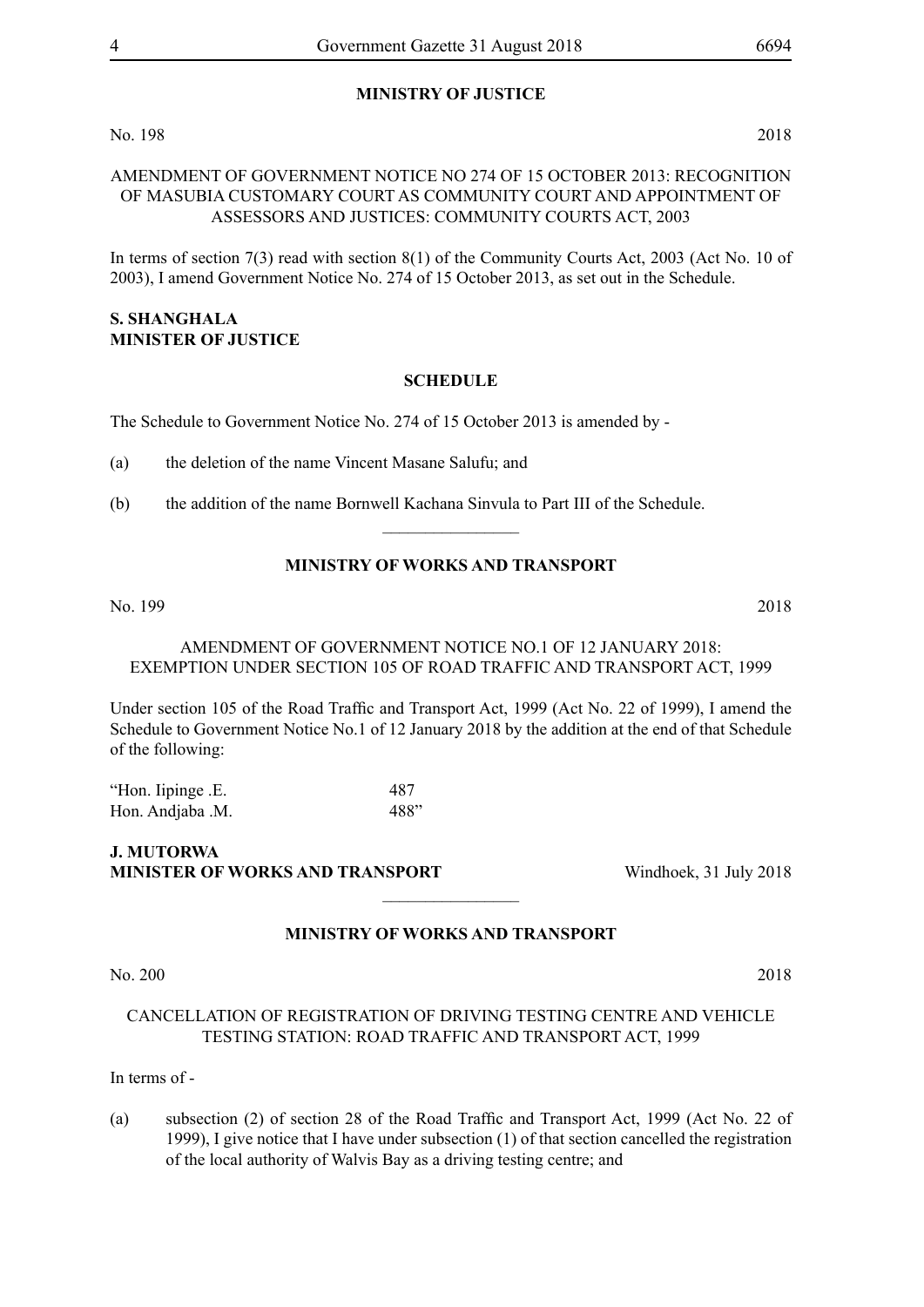(b) subsection (2) of section 55 of the Road Traffic and Transport Act, 1999 (Act No. 22 of 1999), I give notice that I have under subsection (1) of that section cancelled the registration of the local authority of Walvis Bay as a vehicle testing station.

 $\frac{1}{2}$ 

#### **J. MUTORWA MINISTER OF WORKS AND TRANSPORT Windhoek, 13 August 2018**

# **MINISTRY OF WORKS AND TRANSPORT**

No. 201 2018

NOTIFICATION OF APPOINTMENT OF ROADS AUTHORITY AS REGISTERING AUTHORITY FOR WALVIS BAY: ROAD TRAFFIC AND TRANSPORT ACT, 1999

In terms of subsection (2) of section 10 of the Road Traffic and Transport Act, 1999 (Act No. 22 of 1999), I give notice that I have in terms of subsection (1) of that section appointed the Roads Authority established by section 2 of the Roads Authority Act, 1999 (Act No. 17 of 1999) as the registering authority for the local authority area of Walvis Bay.

# **J. MUTORWA MINISTER OF WORKS AND TRANSPORT** Windhoek, 13 August 2018

# **MINISTRY OF WORKS AND TRANSPORT**

 $\overline{\phantom{a}}$  , where  $\overline{\phantom{a}}$ 

No. 202 2018

#### NOTIFICATION OF APPOINTMENT OF ROADS AUTHORITY AS AUTHORITY TO OPERATE DRIVING TESTING CENTRE AND VEHICLE TESTING CENTRE FOR WALVIS BAY: ROAD TRAFFIC AND TRANSPORT ACT, 1999

In terms of -

- (a) paragraph (b) subsection (2) of section 27 of the Road Traffic and Transport Act, 1999 (Act No. 22 of 1999), I give notice that I have under paragraph (a) of that subsection -
	- (i) registered the Roads Authority, established in terms of section 2 of the Roads Authority Act, 1999 (Act No. 17 of 1999), as the authority to operate the driving testing centre for the local authority area of Walvis Bay; and
	- (ii) graded the driving testing centre referred to in subparagraph (i) to a Grade A driving testing centre;
- (b) paragraph (b) subsection (2) of section 54 of the Road Traffic and Transport Act, 1999 (Act No. 22 of 1999), I give notice that I have under paragraph (a) of that subsection -
	- (i) registered the Roads Authority, established in terms of section 2 of the Roads Authority Act, 1999 (Act No. 17 of 1999), as the authority to operate the vehicle testing station for the local authority area of Walvis Bay; and
	- (ii) graded the vehicle testing station referred to in subparagraph (i) to a Grade A vehicle testing station.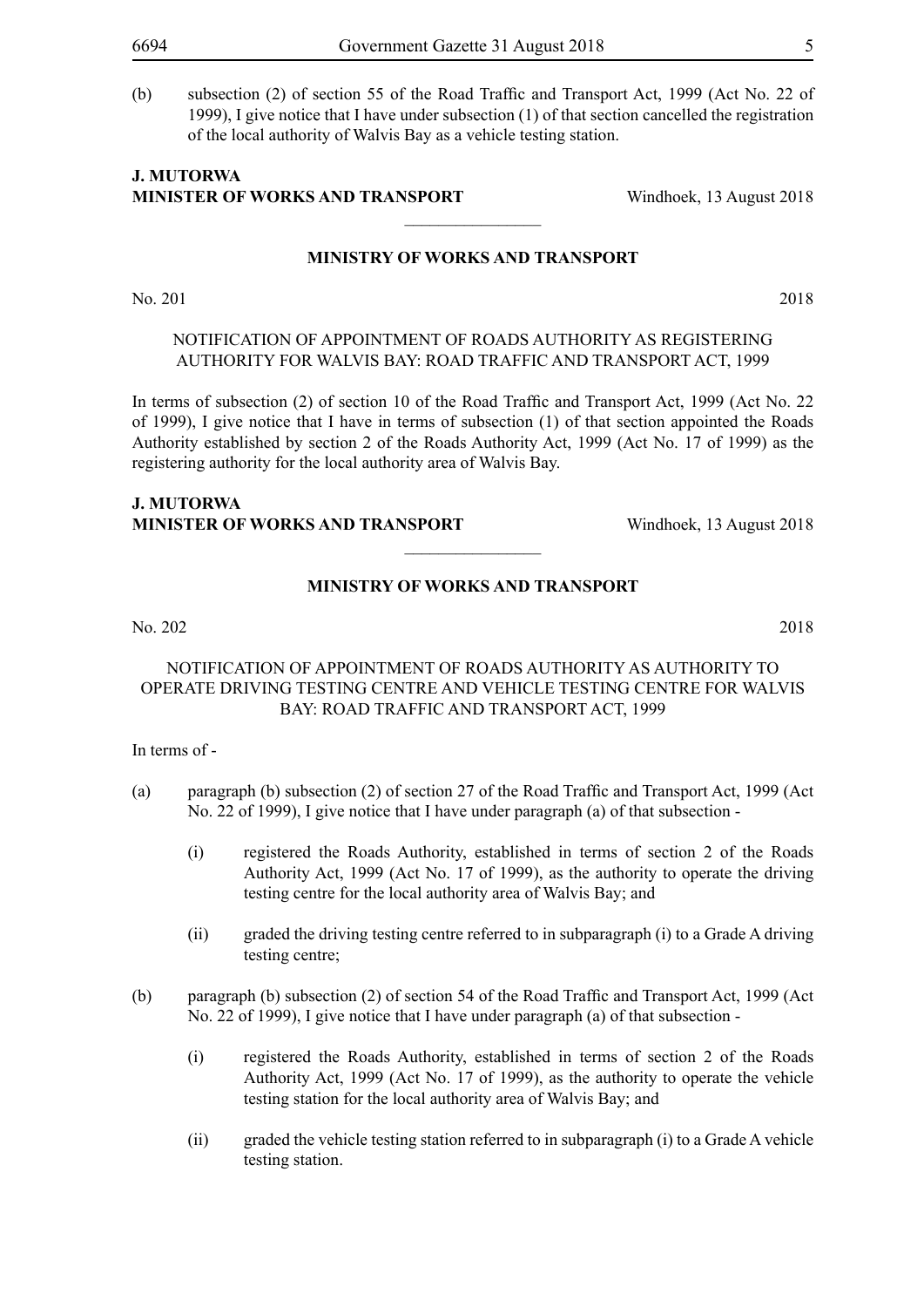# **J. MUTORWA MINISTER OF WORKS AND TRANSPORT Windhoek, 13 August 2018**

### **MINISTRY OF URBAN AND RURAL DEVELOPMENT**

 $\frac{1}{2}$ 

No. 203 2018

#### DECLARATION OF KATIMA MULILO EXTENSION 21 TO BE AN APPROVED TOWNSHIP: TOWNSHIPS AND DIVISION OF LAND ORDINANCE, 1963

In terms of section 13 of the Townships and Division of Land Ordinance, 1963 (Ordinance No. 11 of 1963), I -

- (a) declare the area situated on Portion 53 of the farm Katima Mulilo Townlands No. 1328, Registration Division "B", as indicated General Plan No. B319 (S.G. No. A124/2014) to be an approved township;
- (b) set out in the Schedule the conditions subject to which the application for permission to establish the township concerned has been granted; and
- (c) repeal Government Notice No. 72 of 16 April 2018.

#### **P. Mushelenga Minister of Urban and Rural Development** Windhoek, 8 August 2018

#### **SCHEDULE**

#### **1. Name of township:**

The township is called Katima Mulilo Extension 21.

#### **2. Composition of township:**

The township comprises 197 erven numbered 5488 to 5684 and the remainder streets as indicated on General Plan No. B319.

#### **3. Reservation of erven:**

The following erven are reserved for the local authority for purposes of public open spaces: Erven 5683 and 5684.

#### **4. Conditions of title:**

The following conditions must be registered in favour of the local authority against the title deeds of all erven except the erven referred to in paragraph 3:

- (a) The erf must only be used or occupied for purposes which are in accordance with, and the use or occupation of the erf is at all times subject to, the provisions of the Katima Mulilo Town Planning Scheme prepared and approved in terms of the Town Planning Ordinance, 1954 (Ordinance No. 18 of 1954); and
- (b) The building value of the main building, including the outbuilding, to be erected on the erf, must be at least four times the prevailing valuation of the erf.

 $\frac{1}{2}$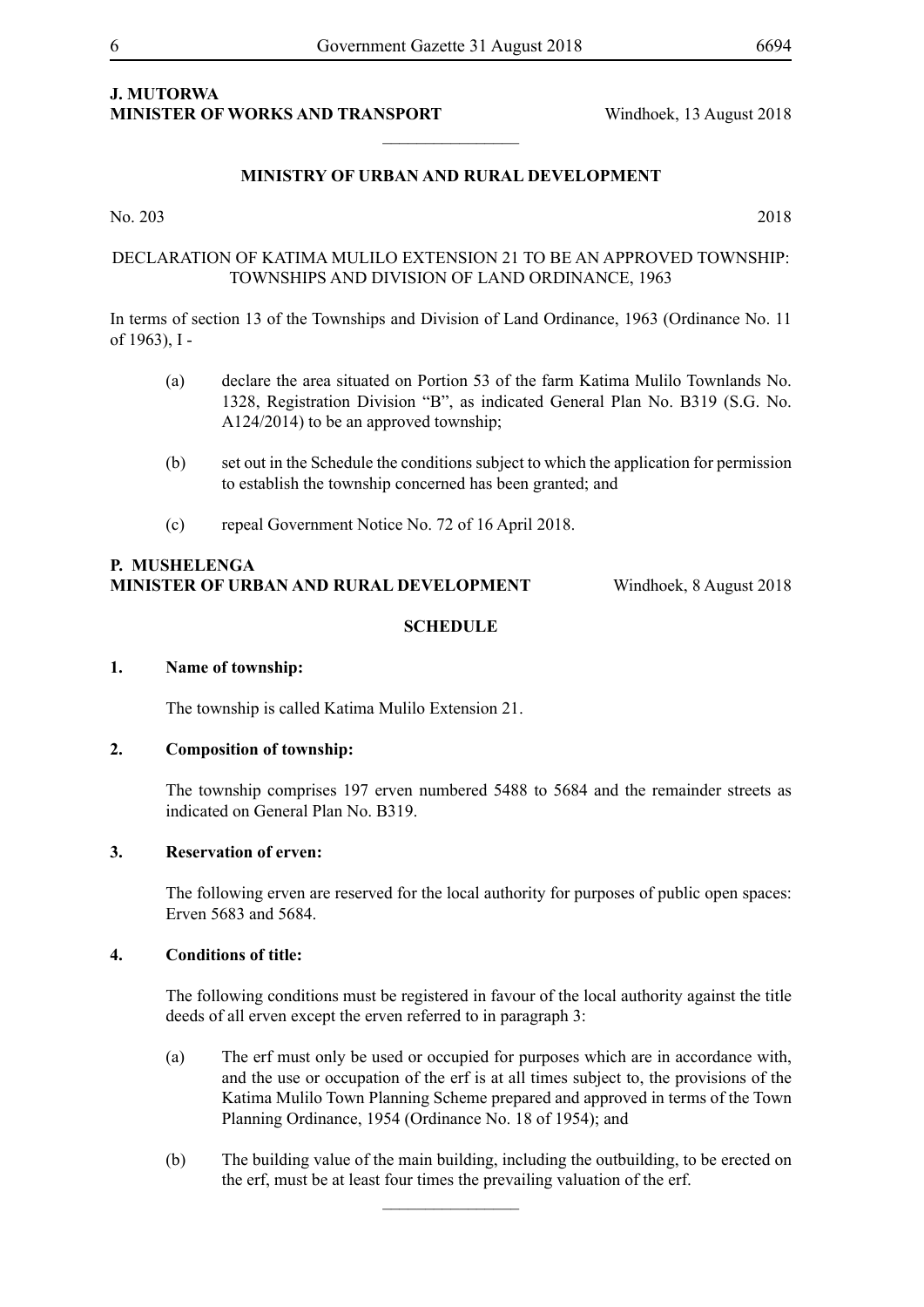#### **MINISTRY OF URBAN AND RURAL DEVELOPMENT**

#### No. 204 2018

#### DECLARATION OF KUISEBMOND EXTENSION 12 TO BE AN APPROVED TOWNSHIP: TOWNSHIPS AND DIVISION OF LAND ORDINANCE, 1963

In terms of section 13 of the Townships and Division of Land Ordinance, 1963 (Ordinance No. 11 of 1963), I -

- (a) declare the township of Kuisebmond Extension 12, situated on Erf 5762, Kuisebmond, Registration Division "F", and represented by General Plan No. F 150 to be an approved township; and
- (b) set forth in the Schedule the conditions subject to which the application for permission to establish the township has been granted.

#### **SCHEDULE**

#### **1. Name of township:**

The name of the township is Kuisebmond Extension 12.

#### **2. Composition of township:**

The township comprises 129 erven numbered 8857 to 8985 and the remainder streets as indicated on General Plan No. F 150.

#### **3. Reservation of erven:**

The following erven are reserved for the local authority -

- (a) for electrical sub-station purposes, Erf 8980; and
- (b) for public open space purposes, Erven 8981 to 8985.

#### **4. Conditions of title:**

The following conditions must be registered against the title deeds of all erven except the erven referred to in paragraph 3 -

- (a) the erf may only be used or occupied for purposes, which are in accordance with, and the use or occupation of the erf must at all times be subject to the provisions of the Walvisbay Town Planning Scheme prepared and approved in terms of the Town Planning Ordinance, 1954 (Ordinance No. 18 of 1954).
- (b) the building value of the main building including the outbuildings to be erected on the erf must be at least four times the prevailing valuation of the erf by the local authority.

 $\frac{1}{2}$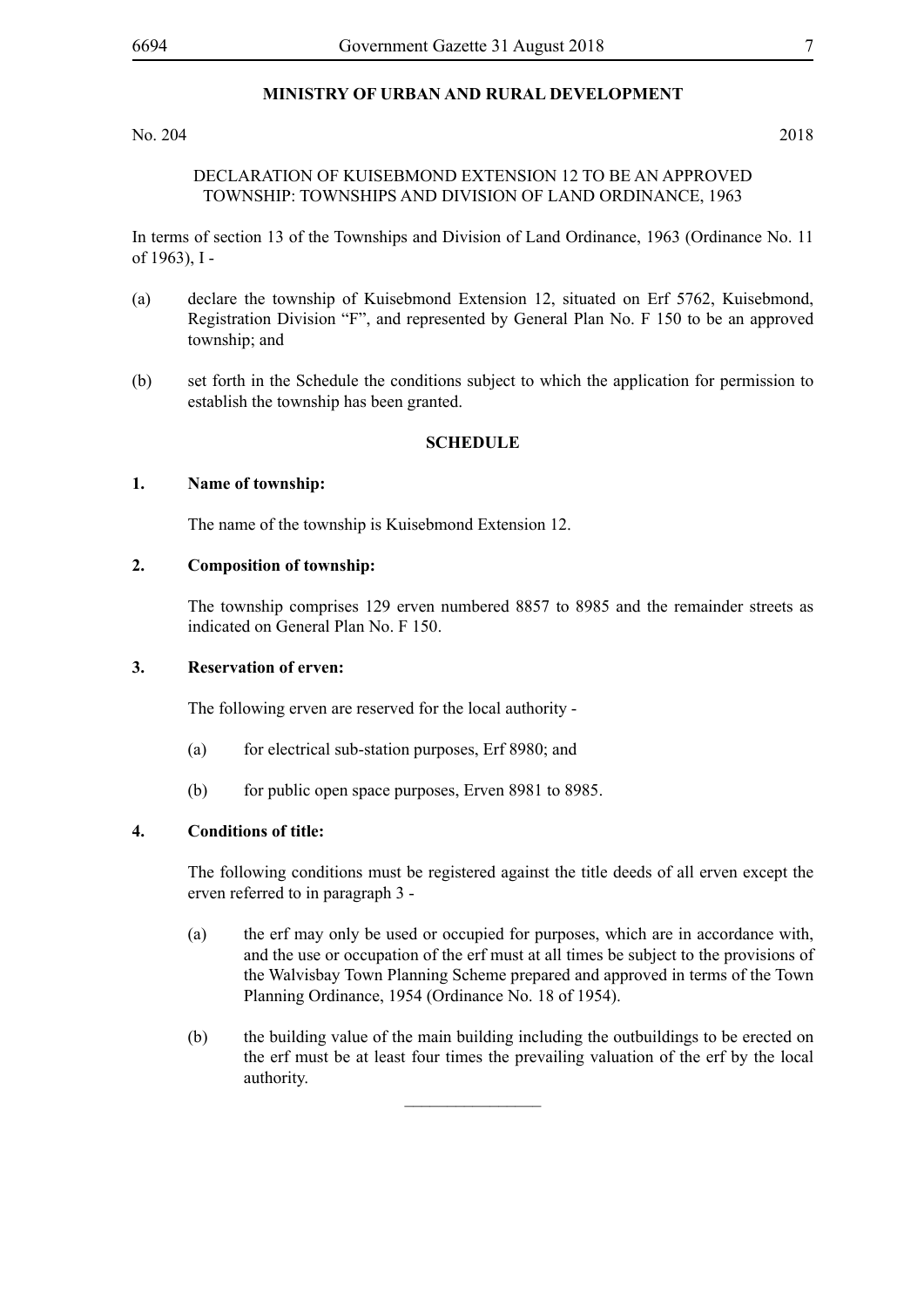### **MINISTRY OF URBAN AND RURAL DEVELOPMENT**

No. 205 2018

#### EXTENSION OF BOUNDARIES OF KARASBURG TOWNSHIP: TOWNSHIPS AND DIVISION OF LAND ORDINANCE, 1963

Under section 29(1) of the Townships and Division of Land Ordinance, 1963 (Ordinance No. 11 of 1963), after consultation with the Townships Board, I extend the boundaries of Karasburg township to include -

- (a) Portion 46 (a portion of Portion 7 of Portion A) of Farm Kalkfontein West No. 48, situated in the town area of Karasburg, Registration Division "V", //Karas Region, to be known as Erf 557 and represented by Cadastral Diagram No. A225/2018;
- (b) Portion 47 (a portion of Portion 7 of Portion A) of Farm Kalkfontein West No. 48, situated in the town area of Karasburg, Registration Division "V", //Karas Region, to be known as Erf 558 and represented by Cadastral Diagram No. A226/2018; and
- (c) Portion 48 (a portion of Portion 7 of Portion A) of Farm Kalkfontein West No. 48, situated in the town area of Karasburg, Registration Division "V", //Karas Region, to be known as Erf 559 and represented by Cadastral Diagram No. A227/2018, which lie open for inspection at the office of the Surveyor-General, Windhoek, during office hours.

# **P. Mushelenga Minister of Urban and Rural Development** Windhoek, 8 August 2018

#### **MINISTRY OF LAND REFORM**

 $\frac{1}{2}$ 

No. 206 2018

#### NOTIFICATION OF FARMING UNITS OFFERED FOR ALLOTMENT: AGRICULTURAL (COMMERCIAL) LAND REFORM ACT, 1995

In terms of section 39 of the Agricultural (Commercial) Land Reform Act, 1995 (Act No. 6 of 1995),  $I -$ 

- (a) make known, in terms of subsection (3) of that section, that copies of the approved allotment plans in respect of the farming units referred to in the Schedule are available for public inspection at the places and during the periods indicated in the Schedule; and
- (b) invite, in terms of subsection (4) of that section, applications for the allotment of the farming units offered for allotment, which appplications must be made in the manner stated in the Schedule.

# **U. Nujoma MINISTER OF LAND REFORM** Windhoek, 8 August 2018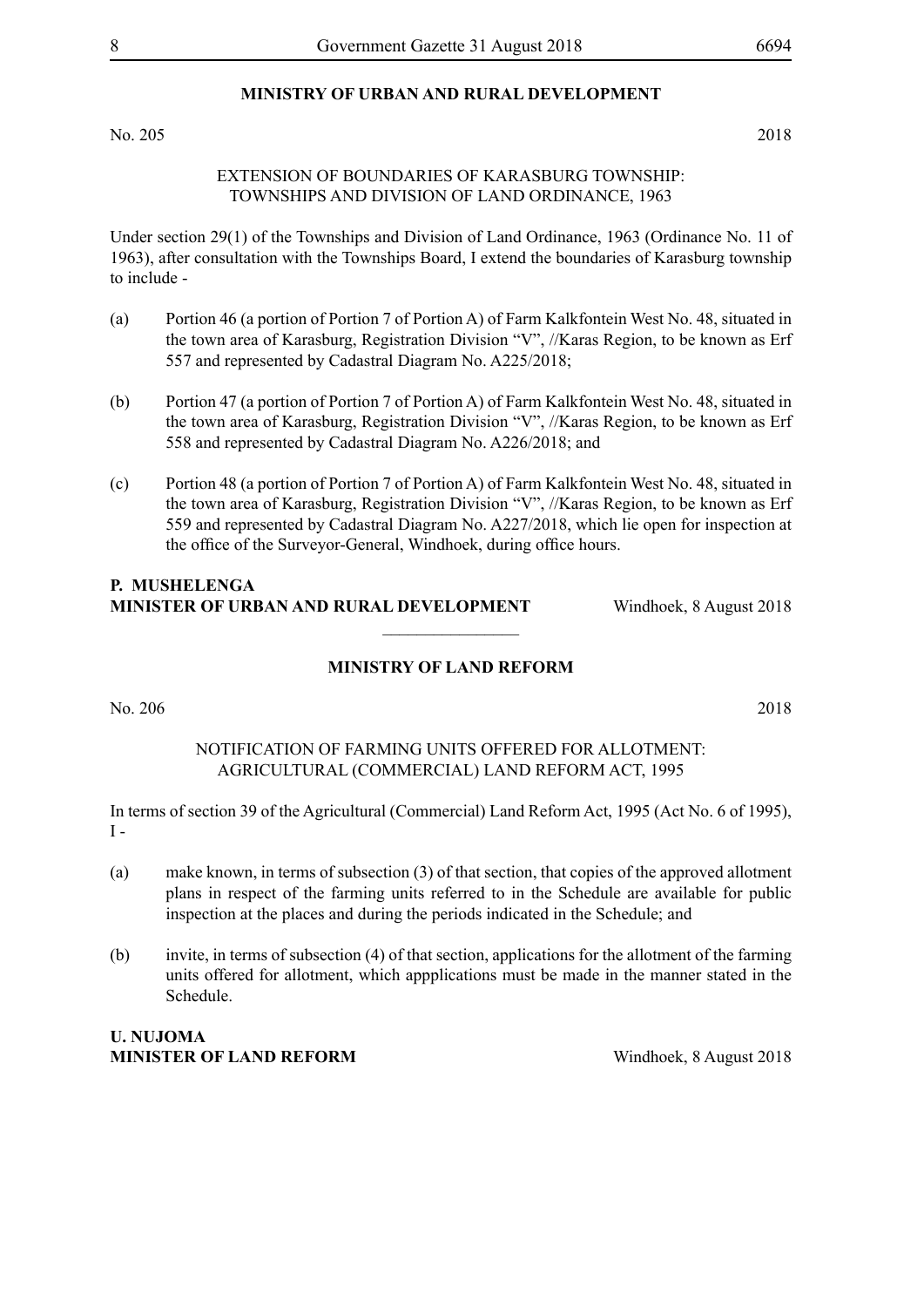#### **SCHEDULE**

# **1. Location, farm name and number and description of farming units offered for allotment**

| <b>Region</b> | <b>District and</b><br>Registration<br><b>Division</b> | Farm Name &<br><b>Number</b>         | <b>Number</b><br>of<br>Farming<br>Unit<br><b>Offered</b><br>for<br><b>Allotment</b> | <b>Size of Farming Unit</b><br>(Ha)                                                                                                                                                                                 | <b>Land Use of</b><br>Farming<br>Unit |
|---------------|--------------------------------------------------------|--------------------------------------|-------------------------------------------------------------------------------------|---------------------------------------------------------------------------------------------------------------------------------------------------------------------------------------------------------------------|---------------------------------------|
| Kunene        | Kamanjab<br>$($ "A")                                   | Farm<br>Rustig<br>No. 632            | 1                                                                                   | <b>Unit A</b><br>Measuring 2822.0000 (ha)<br>(Two boreholes)                                                                                                                                                        | Large and<br>small stock<br>farming   |
| Otjozondjupa  | Grootfontein<br>("B")                                  | Talitha<br>Farm<br>No. 1006          | 3                                                                                   | <b>Unit A</b><br>Measuring 2373.9353 (ha)<br>(One borehole, functional)<br><b>Unit B</b><br>Measuring 1440 (ha)<br>(One borehole, functional)<br><b>Unit C</b><br>Measuring 1421 (ha)<br>(One borehole, functional) | Large and<br>small stock<br>farming   |
| Hardap        | Maltahohe<br>$($ "P")                                  | Portion 4 of<br>Farm Daweb<br>No. 43 | $\mathbf{1}$                                                                        | <b>Unit A</b><br>Measuring 5000(ha)<br>(eight boreholes,<br>functional)                                                                                                                                             | Small<br>stock<br>farming             |

#### **2. Public inspection of allotment plans**

The approved allotment plans, in respect of the farming unit offered for allotment, are available for public inspection during office hours at the offices mentioned in paragraph 3(c) for a period of 30 days from the date of publication of this notice in the *Gazette.*

#### **3. Application for allotment of farming unit An application for the allotment of a farming unit must -**

- (a) be made on the forms determined by the Minister, which form may be obtained from the offices mentioned in subparagraph (c);
- (b) where the unit to be allotted is to be used for project development, be accompanied  $by -$ 
	- (i) a detailed project proposal;
	- (ii) proof of registration or provisional registration, where the applicant is a company, a close corporation, a co-operative or any other entity required by law to be registered; and
- (c) within 30 days from the date of publication of this notice in the Gazette, be delivered or sent to any of the following Offices: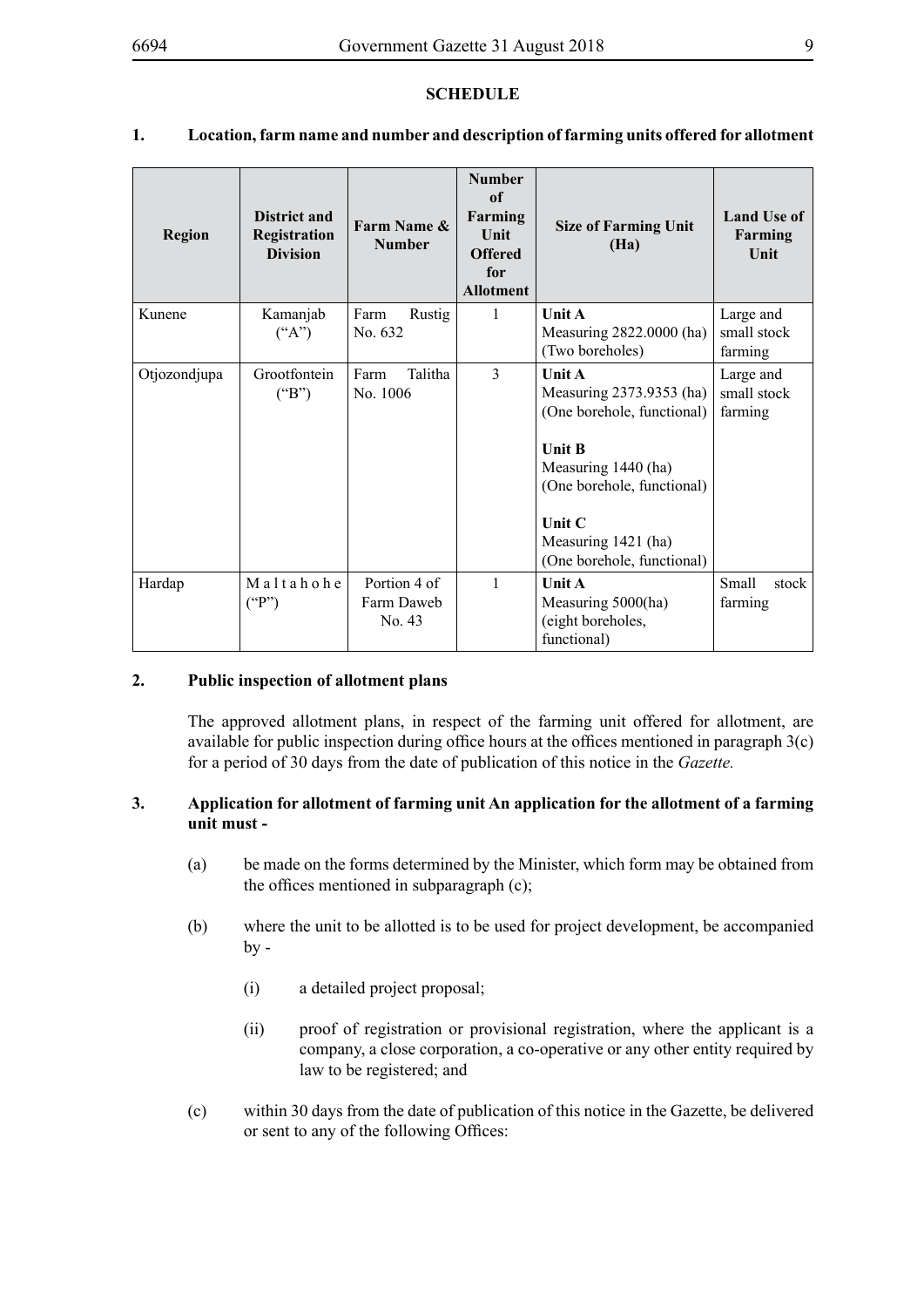#### **Physical Addresses: Postal address:**

The Regional Governor The Regional Governor Khomas Regional Council Khomas Region Pull Mann Street P.O. Box 3379 Windhoek Windhoek

The Regional Governor The Regional Governor Omaheke Regional Council Omaheke Region Government Building Private Bag 2277 Church Street Gobabis Gobabis

The Regional Governor<br>The Regional Governor Oshikoto Regional Council Oshikoto Region Omuthiya Main Road P.O. Box 19247 Omuthiya Omuthiya

The Regional Governor<br>
The Regional Governor<br>
The Regional Governor<br>
The Regional Governor<br>
The Regional Governor<br>
Zambezi Region Zambezi Regional Council Zambezi Region Government Building Private Bag 5002 Boma, Ngoma Road Katima Mulilo Katima Mulilo

The Regional Governor The Regional Governor //Karas Regional Council Karas Region Education Building P.O. Box 38 Wheeler Street Keetmanshoop Keetmanshoop

The Regional Governor The Regional Governor Hardap Regional Council Hardap Region Government Building Private Bag 2017 Ernst Stumfe Street Mariental Mariental

The Regional Governor The Regional Governor Otjozondjupa Regional Council Otjozondjupa Region Erf No. 219 P.O. Box 2091 Hage Geingob Street, Main Road Otjiwarongo (Next to Avis Car Rental) Otjiwarongo

The Regional Governor The Regional Governor Oshana Regional Council Council Coshana Region<br>
Government Building Cover Private Bag 5543 Government Building Leo Shoopala Street Oshakati Oshakati

The Regional Governor The Regional Governor Kunene Regional Council **Kunene Region** Government Building Private Bag 502 Opuwo Main Road Opuwo Opuwo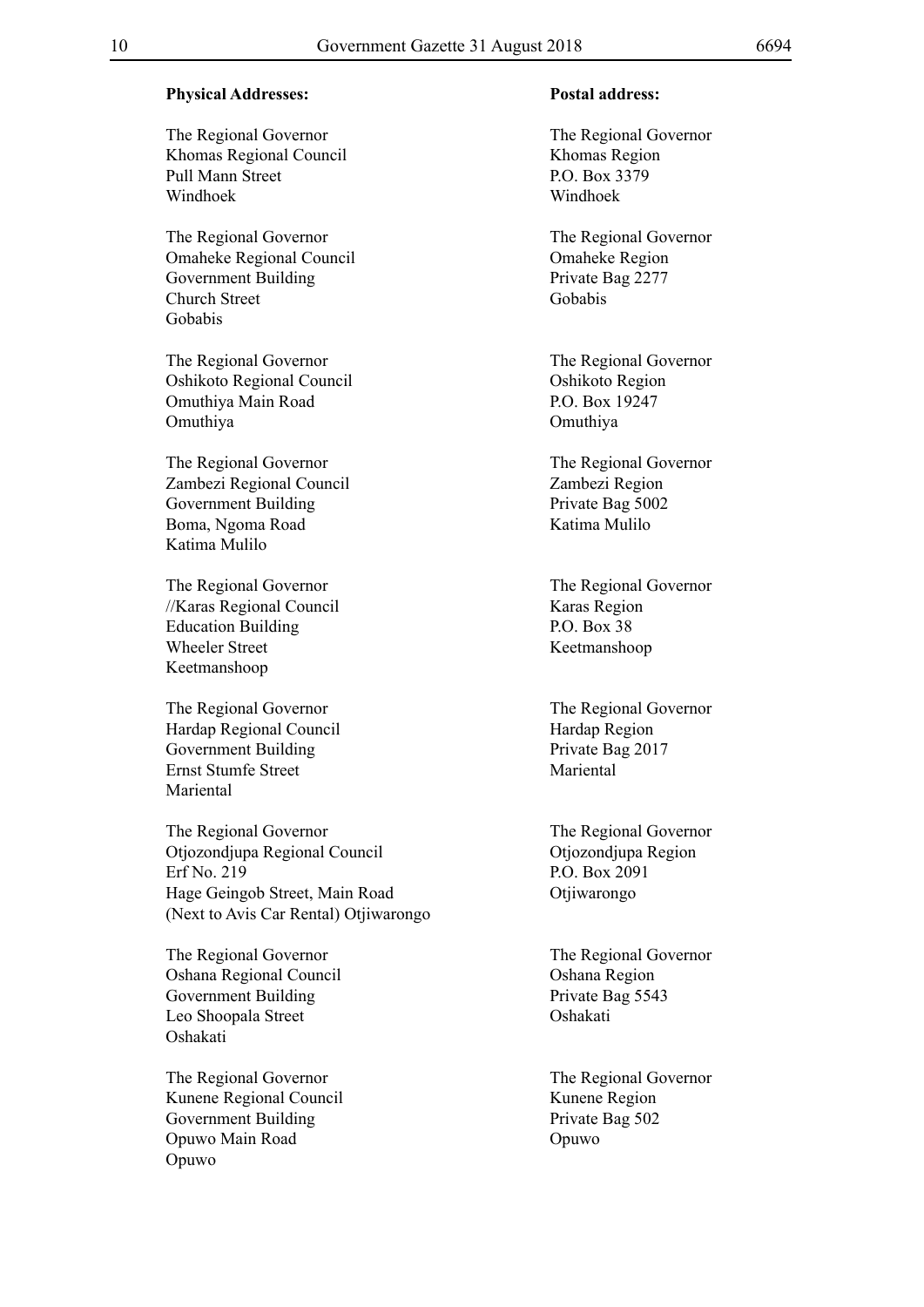| The Regional Governor<br>Kavango West Regional Council<br>Nkurenkuru<br>Kavango West                                   | The Regional Governor<br>Kavango West Region<br>Private Bag 6274<br>Nkurenkuru |
|------------------------------------------------------------------------------------------------------------------------|--------------------------------------------------------------------------------|
| The Regional Governor<br>Kavango East Regional Council<br>Government Building<br>Usivi Road<br>Rundu                   | The Regional Governor<br>Kavango East Region<br>Private Bag 2082<br>Rundu      |
| The Regional Governor<br>Omusati Regional Council<br><b>Government Building</b><br>Namaungu Street<br>Outapi           | The Regional Governor<br>Omusati Region<br>Private 523<br>Outapi               |
| The Regional Governor<br>Erongo Regional Council<br><b>Government Building</b><br>Tobias Hainyeko Street<br>Swakopmund | The Regional Governor<br>Erongo Region<br>Private Bag 1230<br>Swakopmund       |
| The Regional Governor<br>Ohangwena Regional Council<br><b>Government Building</b><br>Eenhana Main Road<br>Eenhana      | The Regional Governor<br>Ohangwena Region<br>Private Bag 2032<br>Ondangwa      |

#### **4. Minimum qualifications required for allotment**

An applicant, other than a company or close corporation contemplated in section 41(7) of the Agricultural (Commercial) Land Reform Act, 1995 (Act No. 6 of 1995) must be a Namibian citizen who -

- (a) is 18 years of age or older;
- (b) has a background or interest in agriculture or related activities;
- (c) has been socially, economically or educationally disadvantaged by past discriminatory laws or practices; and
- (d) has relinquished any right in respect of agricultural land.

#### **5. Rent payable in respect of farming units**

A farming unit is to be leased for a period of 99 years and the approximate rent payable in respect of a farming unit leased for livestock farming, is as determined by the Minister of Land Reform, on the recommendation of the Land Reform Advisory Commission, based on the value of the farming unit.

#### **6. Lease Agreement**

A successful applicant must enter into a lease agreement with the Minister of Land Reform.

 $\overline{\phantom{a}}$  , where  $\overline{\phantom{a}}$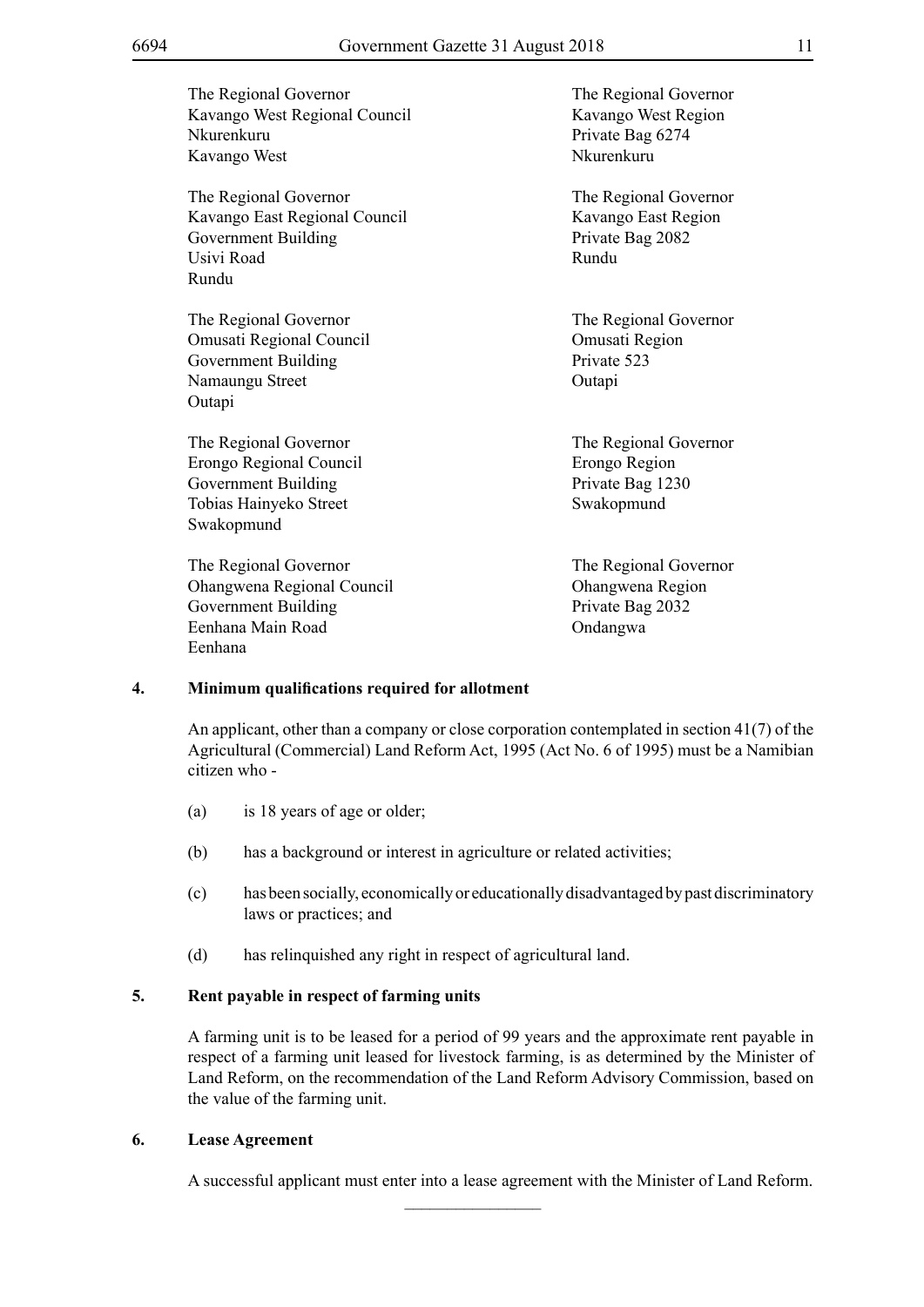# **MINISTRY OF WORKS AND TRANSPORT**

No. 207 2018

#### CLOSING OF DISTRICT ROAD 4002: DISTRICT OF SWAKOPMUND

In terms of section 22(2) of the Roads Ordinance, 1972 (Ordinance No. 17 of 1972), it is hereby made known that the Minister has under section  $22(1)(c)$  of the said Ordinance; in the district of Swakopmund, closed district road 4002 described in the Schedule and as shown on sketch-map P2370 by the symbols A-B-C.

The said sketch-map shall at all times lie open to inspection at the office of the Roads Authority, Windhoek, during normal office hours.

#### **SCHEDULE**

From a point (A on sketch-map P2370) at the junction with main road 44 on the farm Remainder of Portion B of Swakopmund Town and Townlands 41 generally west-south-westwards and more and more westwards across the said farm to a point (B on sketch-map P2370) on the said farm; thence generally northwards across the said farm and the mining area M A Panther No 36 B18/57 to a point (C on sketch-map P2370) at the junction with main road 44 on the said mining area.

#### **MINISTRY OF WORKS AND TRANSPORT**

 $\frac{1}{2}$ 

No. 208 2018

#### PROCLAMATION OF MAIN ROAD (NUMBER 76(A)): DISTRICT OF KHORIXAS

It is hereby made known -

- (a) in terms of section 22(2) of the Roads Ordinance, 1972 (Ordinance No. 17 of 1972), that the Minister has, in the district of Khorixas under section 22(1)(b) of the said Ordinance declared the road described in the Schedule and shown on sketch-map P2375 by the symbols A-B to be a proclaimed road.
- (b) in terms of section 23(3) of the said Ordinance that the Minister has under section  $23(1)(b)$ of the said Ordinance declared the road referred to in paragraph (a) to be main road (number 76(a)).

The said sketch-map shall at all times lie open to inspection at the office of the Roads Authority, Windhoek, during normal office hours.

#### **SCHEDULE**

From a point (A on sketch-map P2375) at the junction with main road 76 on the farm Welbedacht 394 generally north-north-westwards across the said farm and the farms Belmont 392 and Inhoek 482 to a point (B on sketch-map P2375) at the junction with main road 126 on the last-mentioned farm.

 $\overline{\phantom{a}}$  , where  $\overline{\phantom{a}}$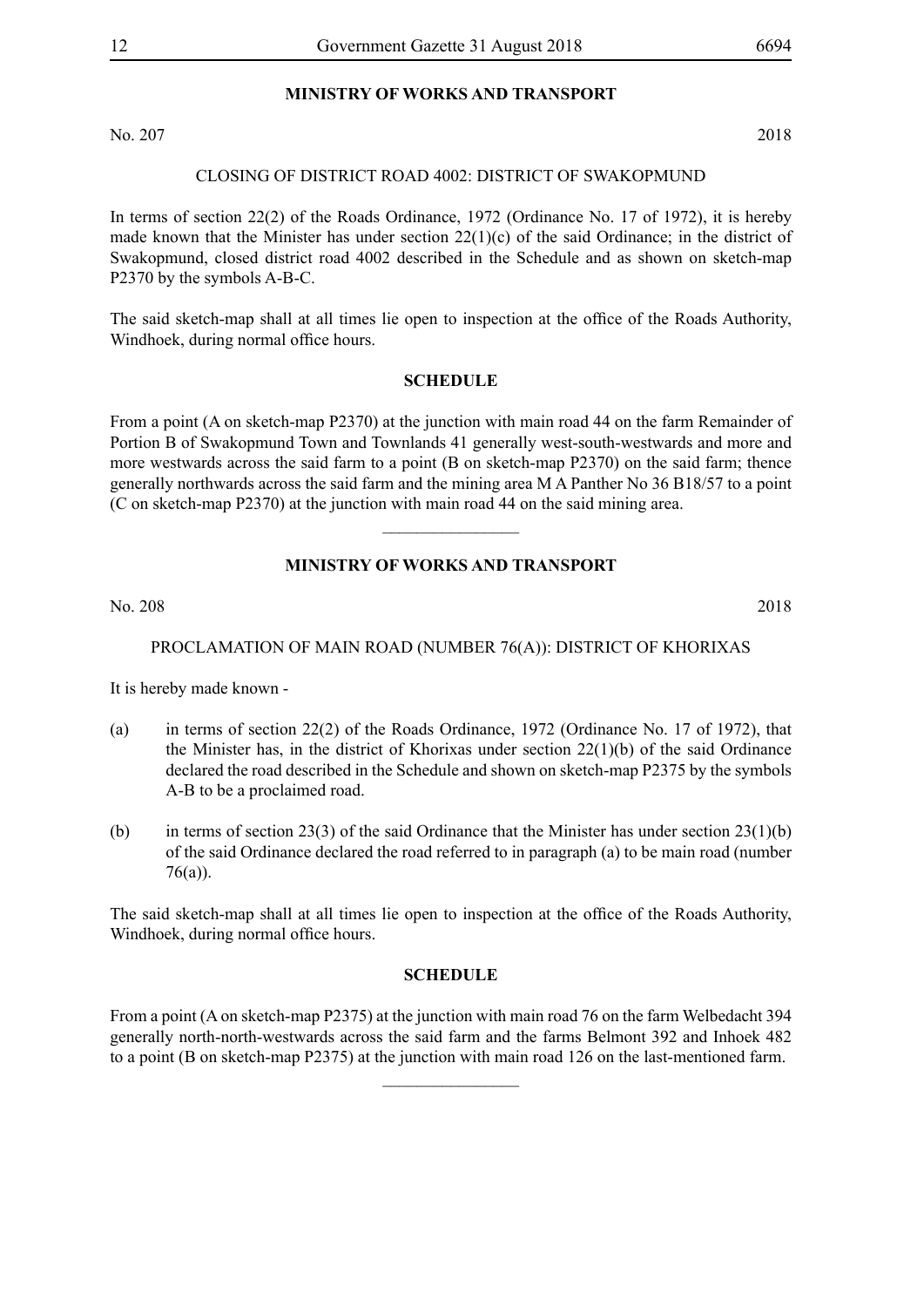#### **MINISTRY OF WORKS AND TRANSPORT**

No. 209 2018

#### CLOSING OF FARM ROAD 3055 AND THE CHANGE OF NUMBER OF A PORTION OF FARM ROAD 3053: DISTRICT OF TSUMEB

It is hereby made known that-

- a) in terms of section 22(2) of the Roads Ordinance, 1972 (Ordinance No. 17 of 1972), the Minister has under section 22(1)(c) of the said Ordinance, in the district of Tsumeb, closed farm road 3055 described in Schedule I and shown on sketch-map P2365 by the symbols A-B; and.
- b) for general information that the number of a portion of farm road 3053 described in Schedule II and shown on sketch-map P2365 by the symbols B-C-D, has been changed to farm road 3055.

The said sketch-map shall at all times lie open to inspection at the office of the Roads Authority, Windhoek, during normal office hours.

#### **SCHEDULE I**

From a point (A on sketch-map P2365) at the junction with trunk road 1/10 on the farm Operet 1260 generally westwards and more and more west-south-westwards across the said farm and the farm Onguma 314 at the junction with the road described in Schedule II at the homestead of the lastmentioned farm.

#### **SCHEDULE II**

From a point (B on sketch-map P2365) at the junction with the road described in Schedule I on the farm Onguma 314 generally west-south-westwards and more and more south-eastwards to a point (C on sketch-map P2365) on the common boundary of the said farm and the farm Vergenoeg 942; thence generally south-westwards and more and more southwards across the last-mentioned farm and the farm Kleinbegin 941 to a point (D on sketch-map P2365) at the junction with main road 84 on the last-mentioned farm.

# **General Notices**

 $\frac{1}{2}$ 

#### **LOCAL AUTHORITY COUNCIL OF OTAVI**

No. 501 2018

NOTICE OF VACANCY

Notice is hereby given in terms of Section 13(3) of the Local Authorities Act, 1992 (Act No. 23 of 1992) as amended that a vacancy has occurred within the OTAVI TOWN COUNCIL with the withdrawal of Councillor Fred Grundeling from the Council with effect from 25 June 2018.

Henceforth, the Popular Democratic Movement is hereby requested to, in terms of Section 13(4)(a) of the said Act, nominate any member on the election list compiled in respect of the previous election of the Local Authority Council.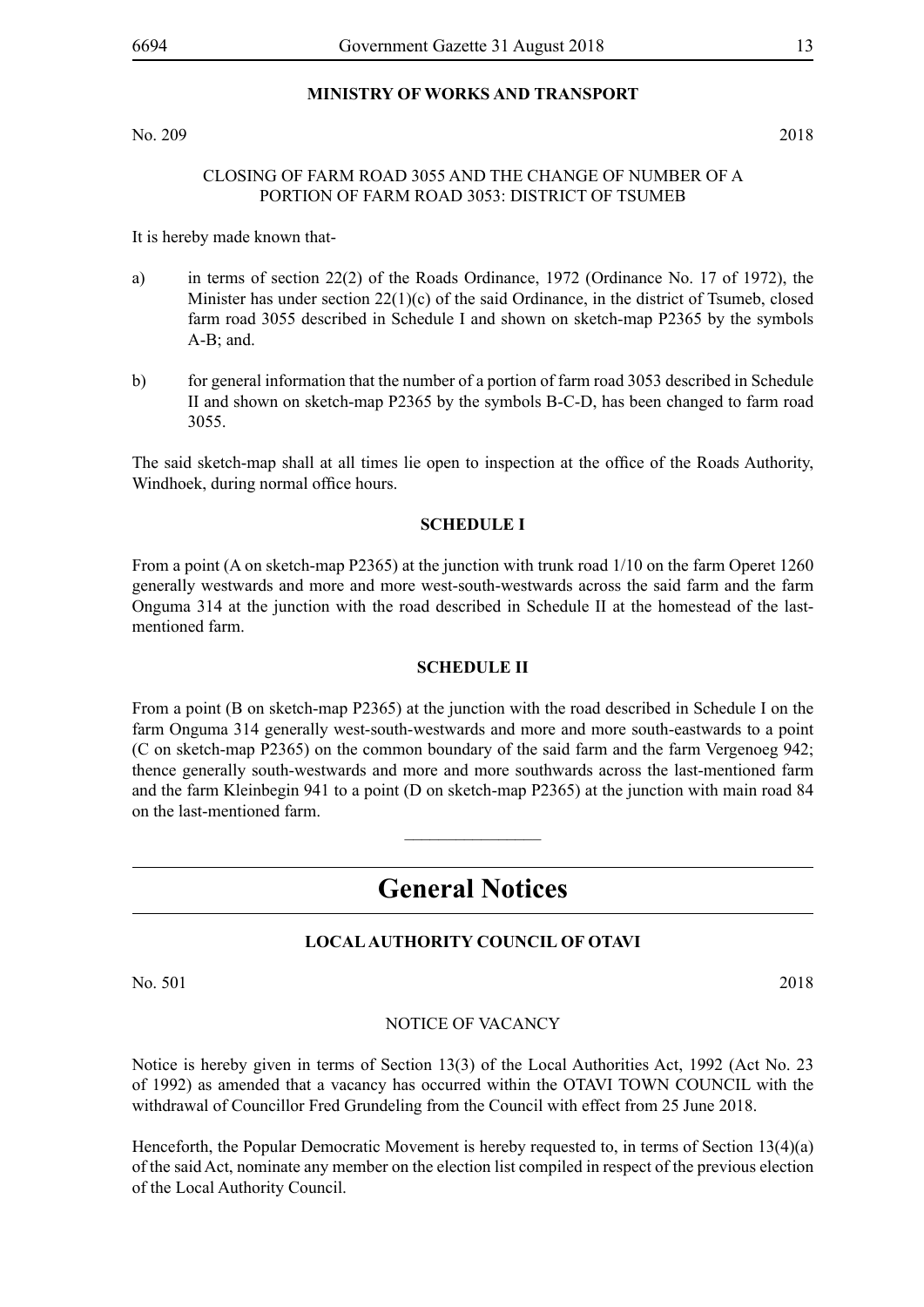# **P. NUNDA**

#### **NAMIBIAN STANDARDS INSTITUTION**

No. 502 2018

NOTICE ON THE SETTING, ESTABLISHING AND ISSUE OF NAMIBIAN STANDARD INCLUDING ITS FULL PARTICULARS AND THE DESCRIPTION OF THE NAMIBIAN STANDARD

Pursuant to section 20(4) of the Standards Act, 2005 (Act No. 18 of 2005), the NSI hereby: notifies the standards set, established and issued in terms of section  $20(1)(a)$  of the Act as prescribed by Regulation 6 of the Standards Regulations: Standards Act, 2005, appearing the schedule hereto, to be

| No. | <b>Namibian Standards</b><br>(NAMS) | <b>Particulars and Description of the Namibian Standards</b>   |
|-----|-------------------------------------|----------------------------------------------------------------|
|     | NAMS/ISO 15189:2018                 | Medical Laboratories - Requirements for quality and competence |

## **C. Wasserfall CHIEF EXECTUVICE OFFICER NAMIBIAN STANDARDS INSTITUTION**∑

No. 503 2018

#### permanent closure OF PUBLIC OPEN SPACE ERF 6288 KUISEBMOND (AREA: 15,774m<sup>2</sup> ) FOR PURPOSES OF A HEALTH-CARE FACILITY DEVELOPMENT and FOR REZONING TO INSTITUTIONAL

 $\frac{1}{2}$ 

Notice is hereby given in terms of section 50(3)(a)(ii) of the Local Authorities Act, 1992 (Act No. 23 of 1992) that the Municipality of Walvis Bay proposes to permanently close Public Open Space Erf 6288 Kuisebmond (situated between the Satellite Walvis Bay Municipal Offices and the Kuisebmond Old Age Home, and Independence Avenue and Springbuck Street/2nd Avenue) as indicated on the locality plan which lies for inspection during office hours at the Town Planners' Office, First Floor, Room 101, Civic Centre, Nangolo Mbumba Drive, Walvis Bay.

Any person objecting to the proposed permanent closure as indicated above may lodge objections, together with the grounds thereof, with the Chief Executive Officer, Municipality of Walvis Bay, Private Bag 5017, Walvis Bay in writing before or on Tuesday, 25 September 2018, in accordance with section  $50(3)(a)(iv)$  of the above Act.

 $\frac{1}{2}$ 

**Chief Executive Officer Municipality of Walvis Bay Private Bag 5017 Walvis Bay**

**ACTING CHIEF EXECUTIVE OFFICER** Otavi, 9 August 2018

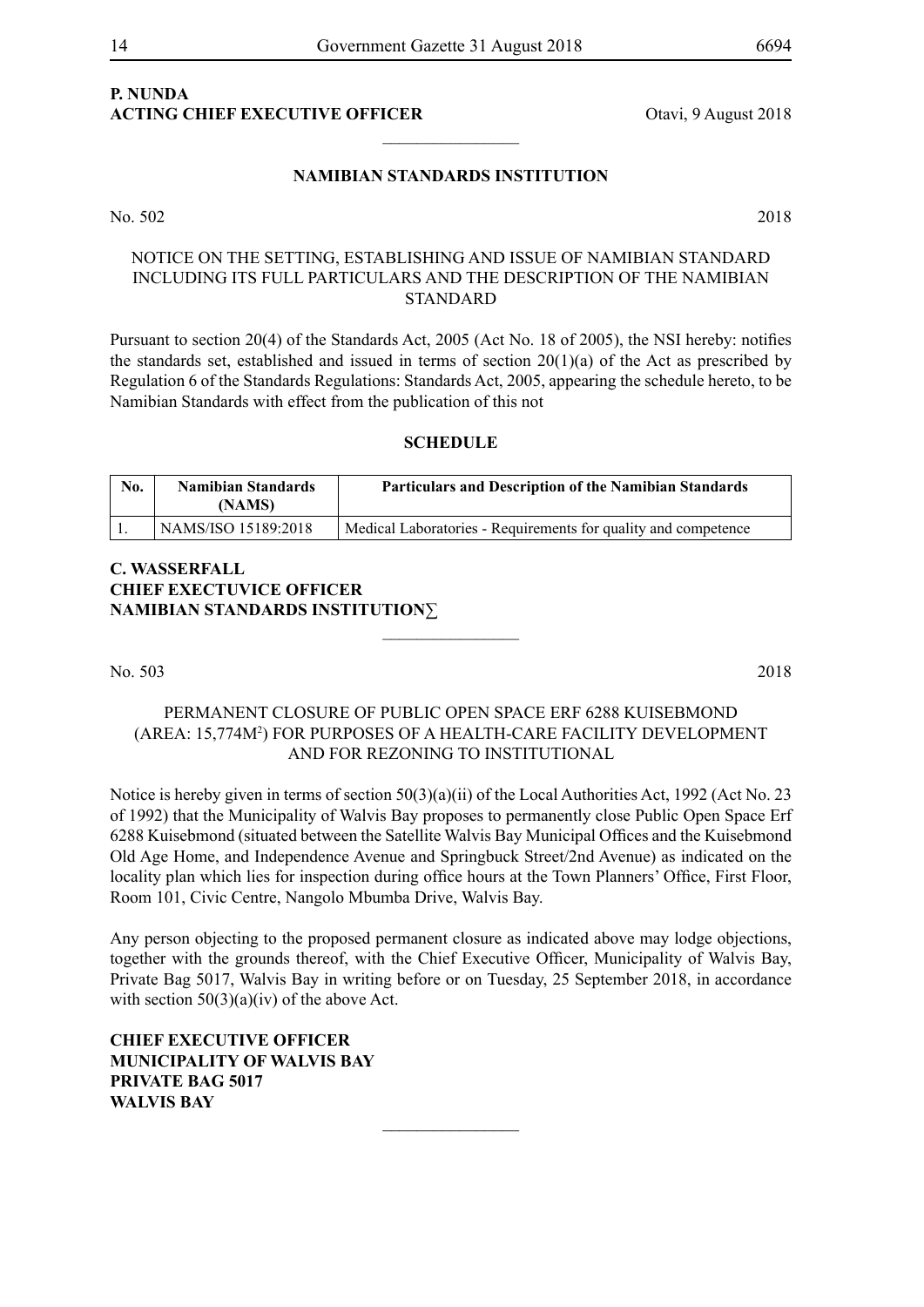#### **KEETMANSHOOP MUNICIPALITY**

No. 504 2018

#### PERMANENT CLOSURE OF PORTION A OF ERF 1518 TSEIBLAAGTE, EXTENSION 2 AS PUBLIC OPEN SPACE

Notice is hereby given in terms of article 50(3)(a) of the Local Authorities Act, 1992 (Act No. 23 of 1992) that the Keetmanshoop Municipality proposes to permanently close Portion A of Erf 1518 Tseiblaagte, Extension 2 as Public Open Space, as indicated on locality plan which lies for inspection during office hours at the offices of Keetmanshoop Municipality, 37 Hampie Plichta Avenue. The intention is to use Portion A primarily for residential purposes. It is proposed that Portion A be rezoned to 'General residential'.

#### PERMANENT CLOSURE OF PORTION A OF ERF 1518 TSEIBLAAGTE, EXTENSION 2 AS "PUBLIC OPEN SPACE"

Objections to the proposed closing are to be served with the Chief Executive Officer: Keetmanshoop Municipality, Private Bag 2125, Keetmanshoop, within 14 days after the appearance of this notice in accordance with Article  $50(1)(C)$  of the above Act.

#### **D. BASSON CHIEF EXECUTIVE OFFICER**

### **BANK OF NAMIBIA**

 $\overline{\phantom{a}}$  , where  $\overline{\phantom{a}}$ 

No. 505 2018

# Statement of Assets and Liabilities As at close of business on 31 July 2018

|                                   |                    | 31-07-2018     | 33-06-2018     |
|-----------------------------------|--------------------|----------------|----------------|
|                                   |                    | N\$            | N\$            |
| <b>ASSETS</b>                     |                    |                |                |
| External:                         |                    |                |                |
| Rand Cash                         |                    | 65 491 827     | 52 821 406     |
| <b>IMF - SDR Holdings</b>         |                    | 87 843 060     | 95 133 647     |
| <b>IMF</b> - Quota Subscription   |                    | 3 369 938 719  | 3 369 938 719  |
| Investments                       | - Rand Currency    | 17 625 412 682 | 15 231 838 047 |
|                                   | - Other Currency   | 14 663 017 503 | 15 816 819 975 |
|                                   | - Interest Accrued | 164 482 605    | 127 181 171    |
| Domestic:                         |                    |                |                |
| <b>USD Stock Account</b>          |                    | 21 785         | 22 7 15        |
| <b>Currency Inventory Account</b> |                    | 53 366 637     | 54 701 575     |
| Loans and Advances:               | Other              | 307 426 428    | 238 769 468    |